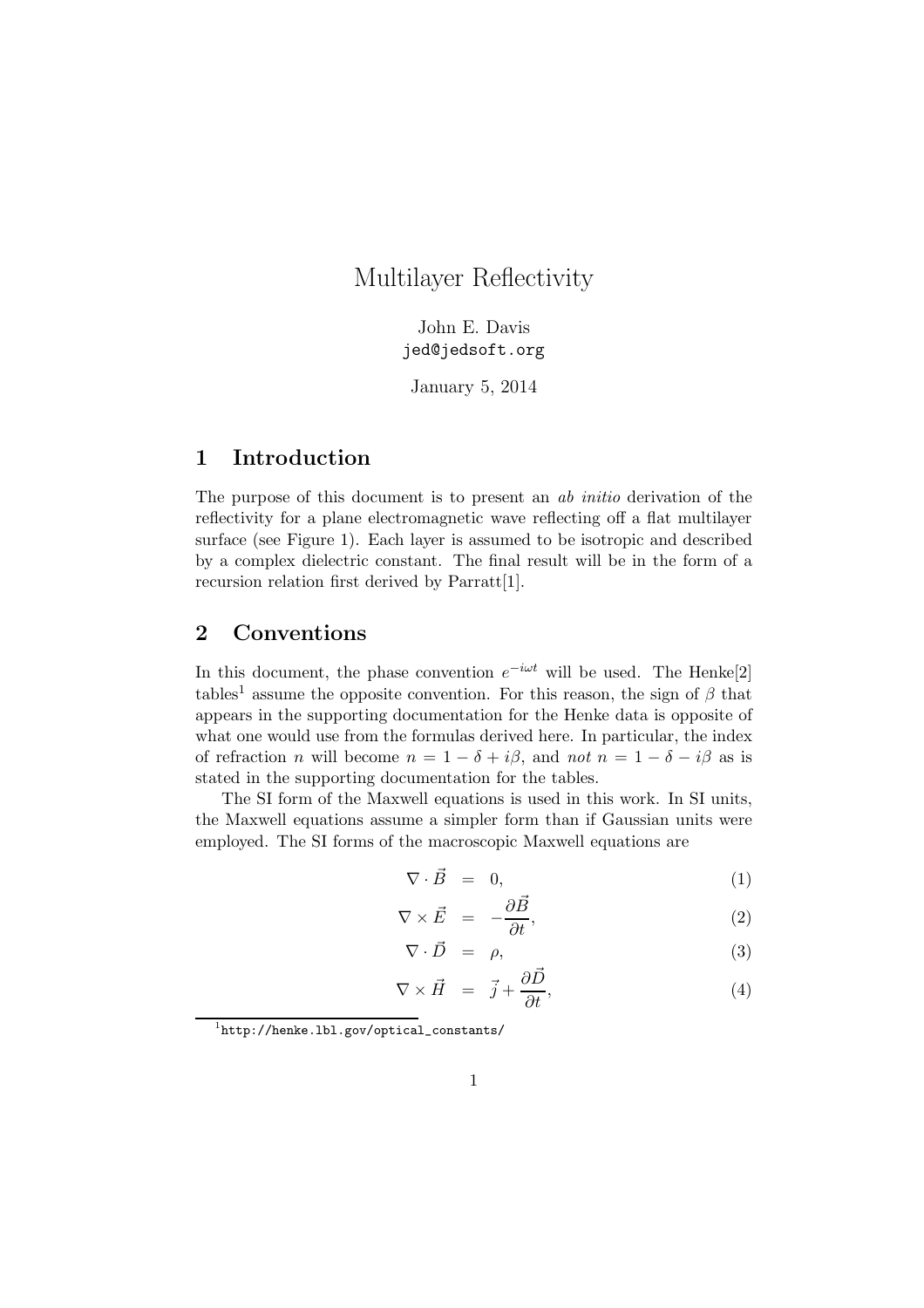

Figure 1: This figure shows the possible paths of a photon within a multilayer that is composed of two dielectric slabs sandwiched between the vacuum at the top and a bulk substrate at the bottom. When the photon encounters the boundary between two layers, it either reflects or refracts. The shade and thickness of a photon line is used to denote the relative probability of the line.

where  $\vec{j}$  and  $\rho$  are the macroscopic (or free) current and charge densities, respectively.

### 3 Plane Waves

In dealing with harmonic plane waves, it often simpler to use a complex representation for the fields:

$$
\vec{E}(\vec{x},t) = \vec{E}(\vec{k},\omega)e^{i\vec{k}\cdot\vec{x}-i\omega t}
$$
\n(5)

$$
\vec{H}(\vec{x},t) = \vec{H}(\vec{k},\omega)e^{i\vec{k}\cdot\vec{x}-i\omega t}
$$
\n(6)

$$
\vec{B}(\vec{x},t) = \vec{B}(\vec{k},\omega)e^{i\vec{k}\cdot\vec{x}-i\omega t}
$$
\n(7)

$$
\vec{D}(\vec{x},t) = \vec{D}(\vec{k},\omega)e^{i\vec{k}\cdot\vec{x}-i\omega t}
$$
\n(8)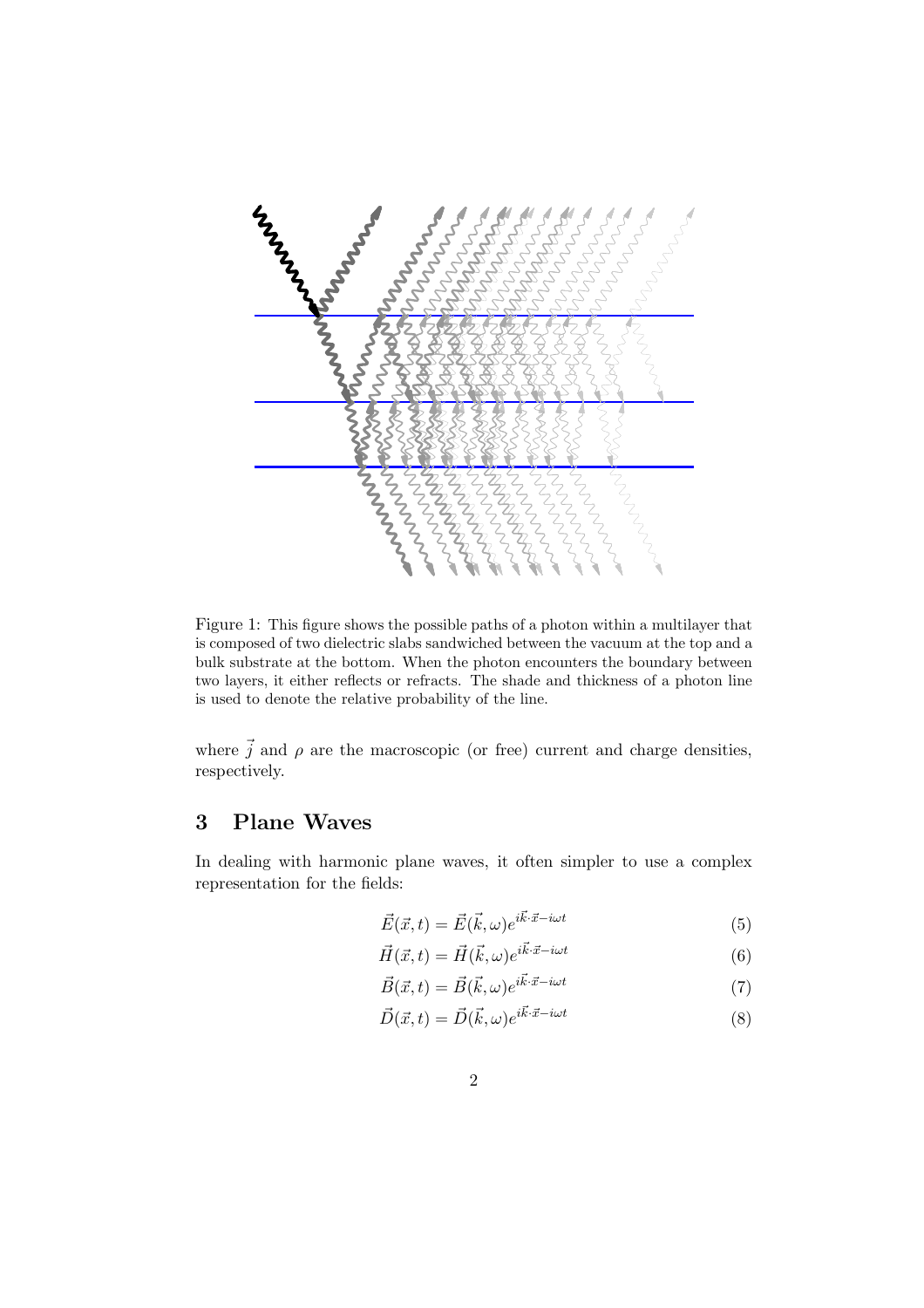The physical fields are obtained by taking the real parts of the corresponding complex fields. The amplitudes such as  $\vec{E}(\vec{k}, \omega)$  are in general complex valued where the phase of  $\vec{E}(\vec{k}, \omega)$  corresponds to a phase shift of the wave.

If the medium is a lossy one, then  $\vec{k}$  will also be a complex (bi-)vector. The real part of  $\vec{k}$  corresponds to the direction of constant phase of the wave, whereas the imaginary part will give the direction of constant amplitude. In general these directions will be different.

It is important to note that a complex representation such as the above is permissible only because the Maxwell equations are linear in the fields with real coefficients. Then both the real and imaginary parts of the fields independently satisfy the Maxwell equations with no mixing of the real and imaginary components. When dealing with expressions that are non-linear in the fields, one must first revert back to the real fields before evaluating the expression in order to avoid the undesired mixing.

In the absence of sources, the Maxwell equations can be written in terms of the complex field amplitudes as:

$$
\vec{k} \times \vec{E}(\vec{k}, \omega) = \omega \vec{B}(\vec{k}, \omega)
$$
\n(9)

$$
\vec{k} \times \vec{H}(\vec{k}, \omega) = -\omega \vec{D}(\vec{k}, \omega)
$$
 (10)

$$
\vec{k} \cdot \vec{D}(\vec{k}, \omega) = 0 \tag{11}
$$

$$
\vec{k} \cdot \vec{B}(\vec{k}, \omega) = 0. \tag{12}
$$

For a linear homogeneous isotropic medium, we will assume that the macroscopic fields  $(\vec{D}, \vec{H})$  are related to the microscopic ones  $(\vec{E}, \vec{B})$  via the constitutive relations

$$
\vec{D}(\vec{k},\omega) = \varepsilon(\omega)\vec{E}(\vec{k},\omega)
$$
\n(13)

$$
\vec{H}(\vec{k},\omega) = \mu^{-1}(\omega)\vec{B}(\vec{k},\omega),\tag{14}
$$

where, in general, the dielectric constant  $\varepsilon(\omega)$  and the permeability  $\mu(\omega)$  are complex and frequency dependent.

For clarity, in the following unless otherwise indicated, the explicit functional dependence upon  $\vec{k}$  and  $\omega$  will be dropped. Hence,  $\vec{E}(\vec{k}, \omega)$  will be written simply as  $\vec{E}$ , and  $\varepsilon(\omega)$  will be written as  $\varepsilon$ . With this understanding, equations  $(9)-(12)$  may be written

$$
\vec{k} \times \vec{E} = \mu \omega \vec{H} \tag{15}
$$

$$
\vec{k} \times \vec{H} = -\omega \varepsilon \vec{E} \tag{16}
$$

$$
\vec{k} \cdot \vec{E} = 0 \tag{17}
$$

$$
\vec{k} \cdot \vec{H} = 0. \tag{18}
$$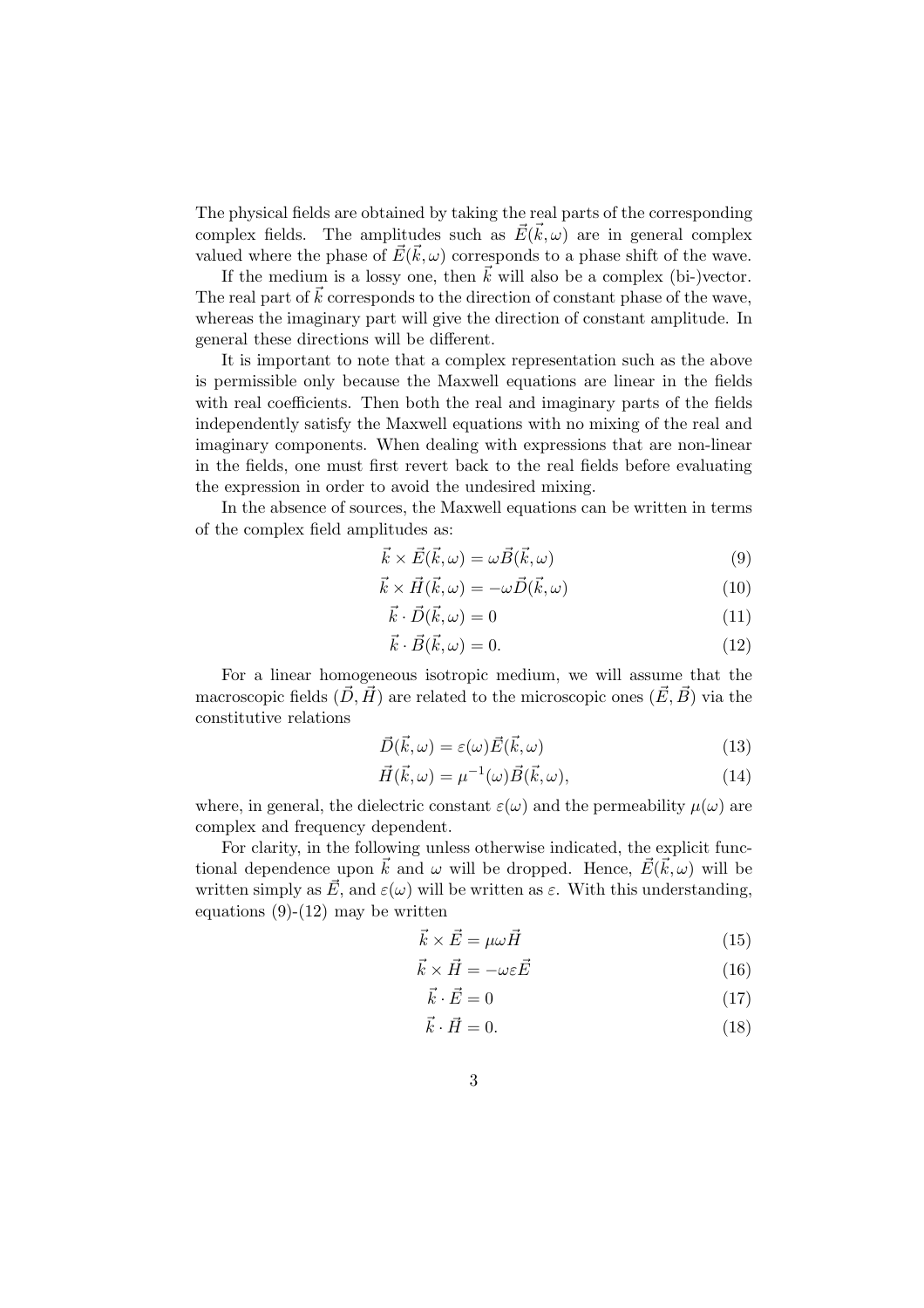Taking the cross product of the first of these with  $\vec{k}$  and substituting in the second results in

$$
\vec{k} \cdot \vec{k} = k^2 = \omega^2 \mu \varepsilon,\tag{19}
$$

which is a dispersion relation between  $\vec{k}$  and  $\omega$ .

In a medium where  $\vec{k}$  is real, such as the vacuum, equations (15-18) imply that the vectors  $\vec{k}$ ,  $\vec{E}$ , and  $\vec{H}$  are mutually orthogonal. This claim cannot be made if the dielectric medium is complex.

The real index of refraction  $n_r$  of a medium is defined as the ratio of the speed of light in the vacuum to the speed of constant phase speed in the medium, i.e.,  $n_r = (c/\omega) \text{Re}(k)$ . The complex index of refraction n is defined by

$$
n = \frac{ck}{\omega}.\tag{20}
$$

### 4 The Poynting Vector

The flux in an electromagnetic wave is given by the time-averaged magnitude of the Poynting vector  $\vec{S}(\vec{x}, t)$ , which is proportional to the cross product of the  $\vec{E}(\vec{x}, t)$  and  $\vec{H}(\vec{x}, t)$  fields. In performing this cross product the real valued fields must be used. Naively using the complex fields would result in an undesirable mixing of the real and imaginary parts. To see this, write

$$
\begin{aligned}\n\vec{E}(\vec{x},t) &= \vec{E}(\vec{x})e^{-i\omega t} \\
&= (\vec{E}_r + i\vec{E}_i)e^{-i\omega t} \\
&= (\vec{E}_r \cos \omega t + \vec{E}_i \sin \omega t) + i(\vec{E}_i \cos \omega t - \vec{E}_r \sin \omega t)\n\end{aligned} \tag{21}
$$

and

$$
\vec{H}(\vec{x},t) = (\vec{H}_r + i\vec{H}_i)e^{-i\omega t} \n= (\vec{H}_r \cos \omega t + \vec{H}_i \sin \omega t) + i(\vec{H}_i \cos \omega t - \vec{H}_r \sin \omega t)
$$
\n(22)

Then the time-averaged Poynting vector is

$$
\langle \vec{S}(\vec{x},t) \rangle = \langle \text{Re}[\vec{E}(\vec{x},t)] \times \text{Re}[\vec{H}(\vec{x},t)] \rangle
$$
  
\n
$$
= \vec{E}_r \times \vec{H}_r \langle \cos^2 \omega t \rangle + \vec{E}_i \times \vec{H}_i \langle \sin^2 \omega t \rangle
$$
  
\n
$$
+ (\vec{E}_r \times \vec{H}_i + \vec{E}_i \times \vec{H}_r) \langle \cos \omega t \sin \omega t \rangle
$$
  
\n
$$
= \frac{1}{2} (\vec{E}_r \times \vec{H}_r + \vec{E}_i \times \vec{H}_i)
$$
  
\n
$$
= \frac{1}{2} \text{Re}[\vec{E}(\vec{x}) \times \vec{H}^*(\vec{x})] = \frac{1}{2} \text{Re}[\vec{E}^*(\vec{x}) \times \vec{H}(\vec{x})],
$$
\n(23)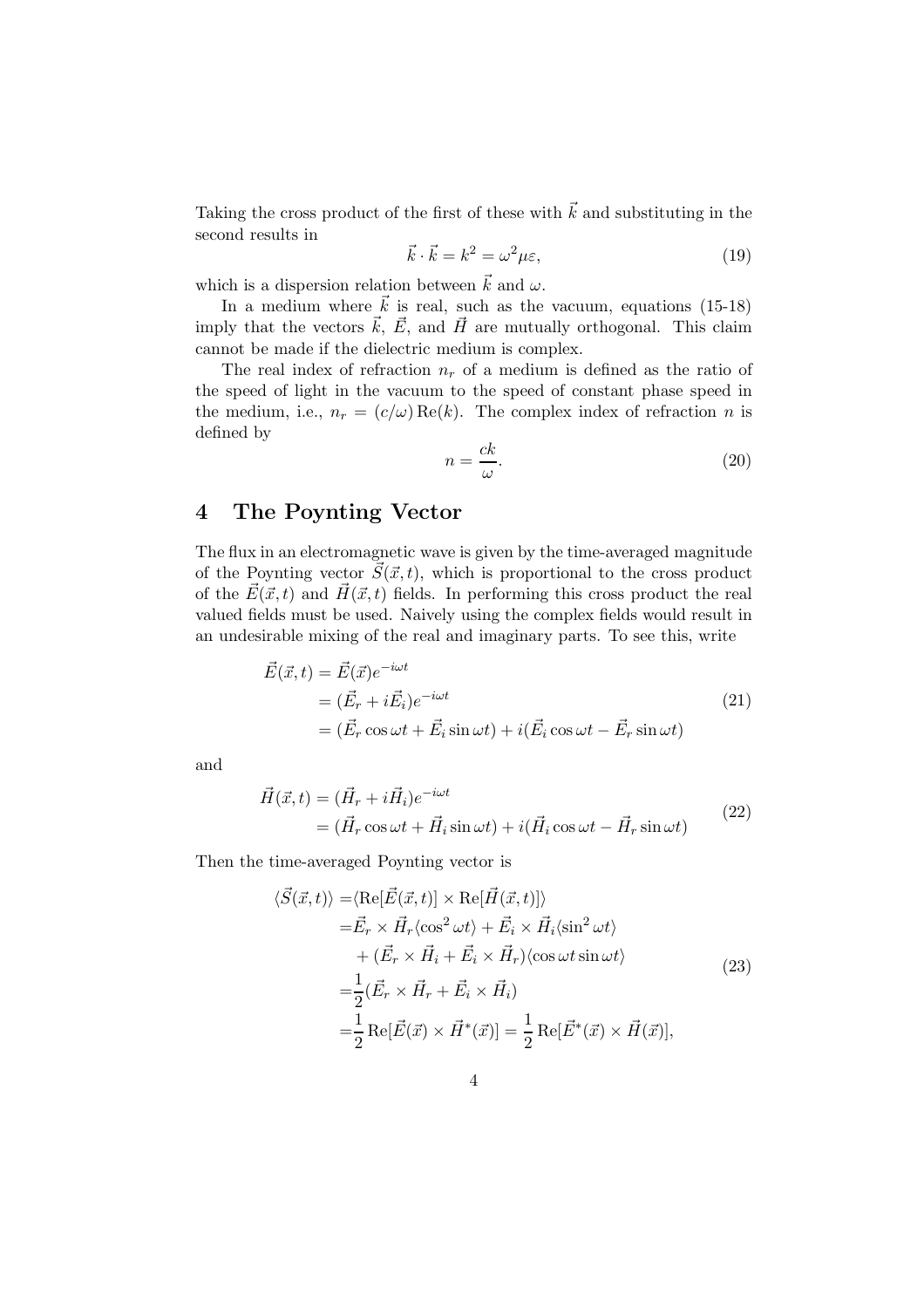which is *not* the same as using the real part of  $\vec{E}(\vec{x}) \times \vec{H}(\vec{x})$ .

For plane waves of the form

$$
\vec{E}(\vec{x}) = \vec{E}e^{i\vec{k}\cdot(\vec{x}-\vec{x}_0)},\tag{24}
$$

we can write

$$
\vec{E}^*(\vec{x}) \times \vec{H}(\vec{x}) = \vec{E}^* \times \vec{He}^{-2\operatorname{Im}\vec{k}\cdot(\vec{x}-\vec{x}_0)}
$$
(25)

$$
=\frac{1}{\mu\omega}\vec{E}^* \times (\vec{k} \times \vec{E})e^{-2\operatorname{Im}\vec{k}\cdot(\vec{x}-\vec{x}_0)}\tag{26}
$$

$$
= \frac{1}{\mu \omega} (\vec{k}|\vec{E}|^2 - \vec{E}(\vec{k} \cdot \vec{E}^*)) e^{-2\operatorname{Im} \vec{k} \cdot (\vec{x} - \vec{x}_0)}, \tag{27}
$$

where where  $\vec{E}$  is the field amplitude<sup>2</sup> at  $x_0$ , and  $|\vec{E}|^2 = \vec{E} \cdot \vec{E}^*$ . For a medium such as the vacuum where  $\vec{k}$  is real, (17) implies that  $\vec{k} \cdot \vec{E}^* = 0$ . But when  $\vec{k}$  is complex,  $\vec{k} \cdot \vec{E} = 0$  does not mean that  $\vec{k} \cdot \vec{E}^*$  is also zero. After a bit of algebra and making use of (17), we find

$$
\langle \vec{S}(\vec{x},t) \rangle = e^{-2\operatorname{Im} \vec{k} \cdot (\vec{x} - \vec{x}_0)} \langle \vec{S}(\vec{x}_0, t) \rangle, \tag{28}
$$

where

$$
\langle \vec{S}(\vec{x}_0, t) \rangle = \frac{1}{2\mu\omega} \left[ |\vec{E}|^2 \operatorname{Re} \vec{k} - 2 \operatorname{Im} \vec{k} \times (\operatorname{Re} \vec{E} \times \operatorname{Im} \vec{E}) \right]. \tag{29}
$$

When  $\vec{k}$  is complex, this equation shows that the imaginary part of  $\vec{k}$  leads to exponential damping of the time-averaged Poynting vector. With the addition of the second term in the brackets above, we see that energy is transported in a direction that differs from the direction of the wave, which is given by Re $\vec{k}$ . This term is zero if  $\vec{k}$  is real, or if the electric field is linearly polarized since for linear polarization, the real and imaginary parts of the electric field lie in the same direction. As will be seen, for so-called TM fields, the electric field in a lossy medium is elliptically polarized in the plane of incidence causing this term to introduce a component to the flux that is parallel to the multilayer surface and in the plane of incidence. In this paper, we are primarily interested in the component of the Poynting vector that is normal to the dielectric surfaces. Hence this term will drop out of the calculation.

<sup>&</sup>lt;sup>2</sup>In a lossy medium where  $\text{Im}\,\vec{k}$ , the field amplitude decrease along the direction of Im $\vec{k}$ .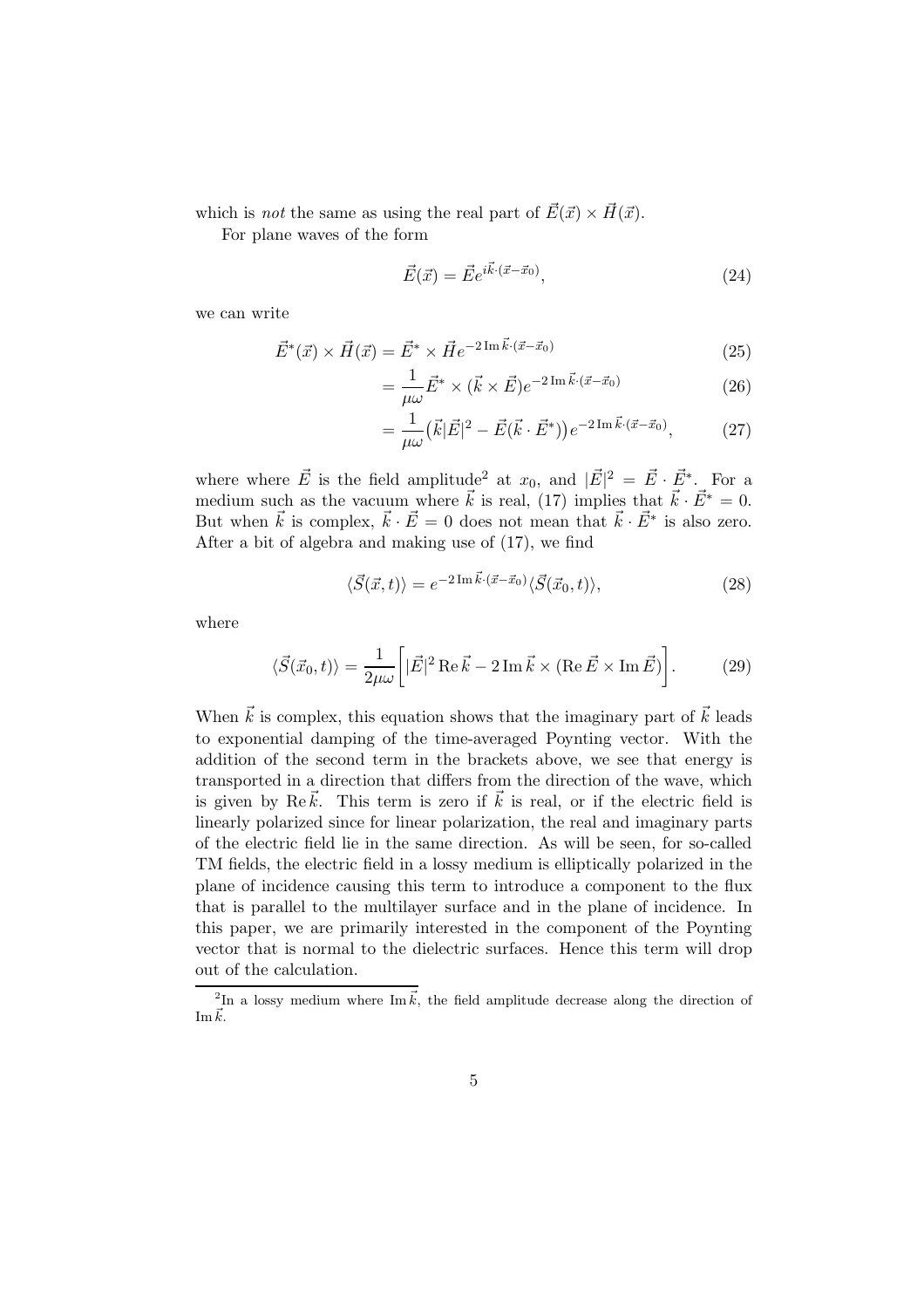### 5 Multilayer Geometry

We assume that the multilayer is composed of  $N$  parallel layers with thicknesses  $d_j$ ,  $j = 1,...N$  sandwiched between a semi-infinite vacuum on one side and a semi-infinite substrate on the other. The vacuum will be denoted as the  $j = 0$  layer, and the substrate by  $j = N + 1$ . A coordinate system will be adopted such that the z axis is perpendicular to the interface planes and increases from the vacuum to the substrate. In particular, the z coordinate of the plane forming the interface between the j and  $j + 1$  layers is given by  $z_i$ , where

$$
z_j = z_{j-1} + d_j. \t\t(30)
$$

For later purposes, it is convenient to extend the set of  $d_i$  values to include the symbols  $d_0 = 0$  and  $d_{N+1} = 0$ .

As figure 1 indicates, each dielectric layer will consist of a superposition of reflected and refracted electromagnetic waves. The exception is in the substrate, which contains only refracted waves. The net electric field in the jth layer can be written as

$$
\vec{E}^{(j)}(\vec{x},t) = \vec{E}^{(j)}(\vec{k}^{(j)},\omega)e^{i(\vec{k}^{(j)}\cdot\vec{x}-\omega t)} + \vec{E}'^{(j)}(\vec{k}'^{(j)},\omega)e^{i(\vec{k}'^{(j)}\cdot\vec{x}-\omega t)},\tag{31}
$$

where  $\vec{k}^{(j)}$  is the wave vector of the forward traveling wave and  $\vec{k}'^{(j)}$  is that of the reflected wave. A similar equation holds for the  $\vec{H}$  field.

### 6 Boundary Conditions

The boundary conditions of the fields may be found by applying Stokes's theorem to the Maxwell equations involving the curl, and the divergence theorem to those involving the divergence. These operations are trivial and will not be given here. It follows that the component of  $\vec{E}(\vec{x}, t)$  parallel to the surface is preserved across the boundary. For a dielectric surface with finite conductivity, there can be no surface current and it follows that the parallel component of  $\vec{H}(\vec{x}, t)$  is also preserved. Only for an ideal conductor with infinite conductivity does one have to worry about a surface current. If  $\hat{z}$  is the surface normal, the boundary conditions on  $\vec{E}$  and  $\vec{H}$  at the interface between the j and  $j + 1$  layers at the point  $\vec{x}_j = (x, y, z_j)$  is given by

$$
\begin{aligned}\n\hat{z} \times \vec{E}^{(j+1)}(\vec{x}_j, t) &= \hat{z} \times \vec{E}^{(j)}(\vec{x}_j, t)) \\
\hat{z} \times \vec{H}^{(j+1)}(\vec{x}_j, t) &= \hat{z} \times \vec{H}^{(j)}(\vec{x}_j, t)).\n\end{aligned} \tag{32}
$$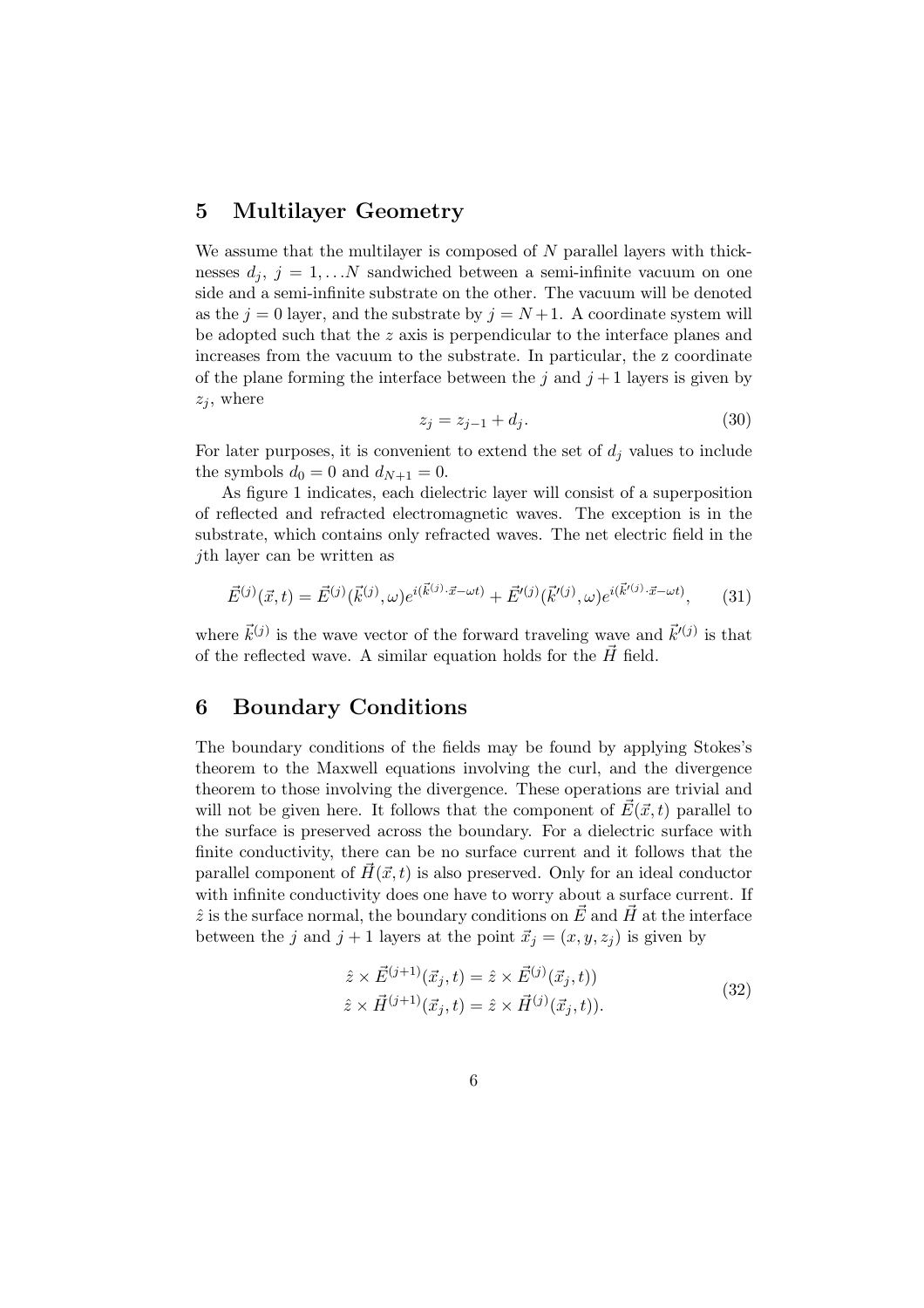Let  $\vec{E}_{\parallel} = \hat{z} \times \vec{E}$  denote the components of the electric field parallel to the interface. Then using (31) in the boundary condition for  $\vec{E}$  produces

$$
\vec{E}_{||}^{(j)} e^{i\vec{k}^{(j)} \cdot \vec{x}_j} + \vec{E}_{||}^{\prime(j)} e^{i\vec{k}^{\prime(j)} \cdot \vec{x}_j} = \vec{E}_{||}^{(j+1)} e^{i\vec{k}^{(j+1)} \cdot \vec{x}_j} + \vec{E}_{||}^{\prime(j+1)} e^{i\vec{k}^{\prime(j+1)} \cdot \vec{x}_j}.
$$
 (33)

We can separate the vector  $\vec{x}_i$  into a components parallel and perpendicular to the  $z = z_j$  plane by writing  $\vec{x}_j = \vec{x}_{||} + z_j \hat{z}$ , whereby the previous equation becomes

$$
\vec{E}_{||}^{(j)} e^{ik_z^{(j)}z_j} e^{i\vec{k}^{(j)}\cdot\vec{x}_{||}} + \vec{E}_{||}^{\prime(j)} e^{ik_z^{(j)}z_j} e^{i\vec{k}^{\prime(j)}\cdot\vec{x}_{||}} \n= \vec{E}_{||}^{(j+1)} e^{ik_z^{(j+1)}z_j} e^{i\vec{k}^{(j+1)}\cdot\vec{x}_{||}} + \vec{E}_{||}^{\prime(j+1)} e^{ik_z^{(j+1)}z_j} e^{i\vec{k}^{\prime(j+1)}\cdot\vec{x}_{||}}.
$$
\n(34)

The only way for this boundary condition to hold at all points  $\vec{x}_{\parallel}$  in the  $z = z_j$  plane is for

$$
\vec{k}^{(j)} \cdot \vec{x}_{||} = \vec{k}'^{(j)} \cdot \vec{x}_{||} = \vec{k}^{(j+1)} \cdot \vec{x}_{||} = \vec{k}'^{(j+1)} \cdot \vec{x}_{||},\tag{35}
$$

or

$$
k_x^{(j)} = k_x'^{(j)} = k_x^{(j+1)} = k_x'^{(j+1)}
$$
  
\n
$$
k_y^{(j)} = k_y'^{(j)} = k_y^{(j+1)} = k_y'^{(j+1)}.
$$
\n(36)

From these equations it follows that reflection and refraction take place in a plane (called the plane of incidence). Moreover, since the above must hold for both real and imaginary parts of the wave vectors, and assuming that the wave vector in the vacuum  $\vec{k}^{(0)}$  is real, then  $k_{x,y}^{(j)}$  are also real. Hence, we are left to conclude that only  $k_z^{(j)}$  can have a non-zero imaginary component. It follows from the dispersion relation given by (19) that either  $k_z^{(j)} = k_z^{(j)}$  or  $k'_z^{(j)} = -k_z^{(j)}$ . If, as has been assumed, that the net electric field in a layer is the sum of distinct reflected and a forward traveling waves, then consistency demands that

$$
k_z'^{(j)} = -k_z^{(j)} \tag{37}
$$

Using the above relations, (34) can be rewritten as

$$
\vec{E}_{\parallel}^{(j)} e^{ik_z^{(j)} z_j} + \vec{E}_{\parallel}^{\prime (j)} e^{-ik_z^{(j)} z_j} = \vec{E}_{\parallel}^{(j+1)} e^{ik_z^{(j+1)} z_j} + \vec{E}_{\parallel}^{\prime (j+1)} e^{-ik_z^{(j+1)} z_j}.
$$
 (38)

Similarly,

$$
\vec{H}_{\parallel}^{(j)} e^{ik_z^{(j)} z_j} + \vec{H}_{\parallel}^{\prime (j)} e^{-ik_z^{(j)} z_j} = \vec{H}_{\parallel}^{(j+1)} e^{ik_z^{(j+1)} z_j} + \vec{H}_{\parallel}^{\prime (j+1)} e^{-ik_z^{(j+1)} z_j}.
$$
 (39)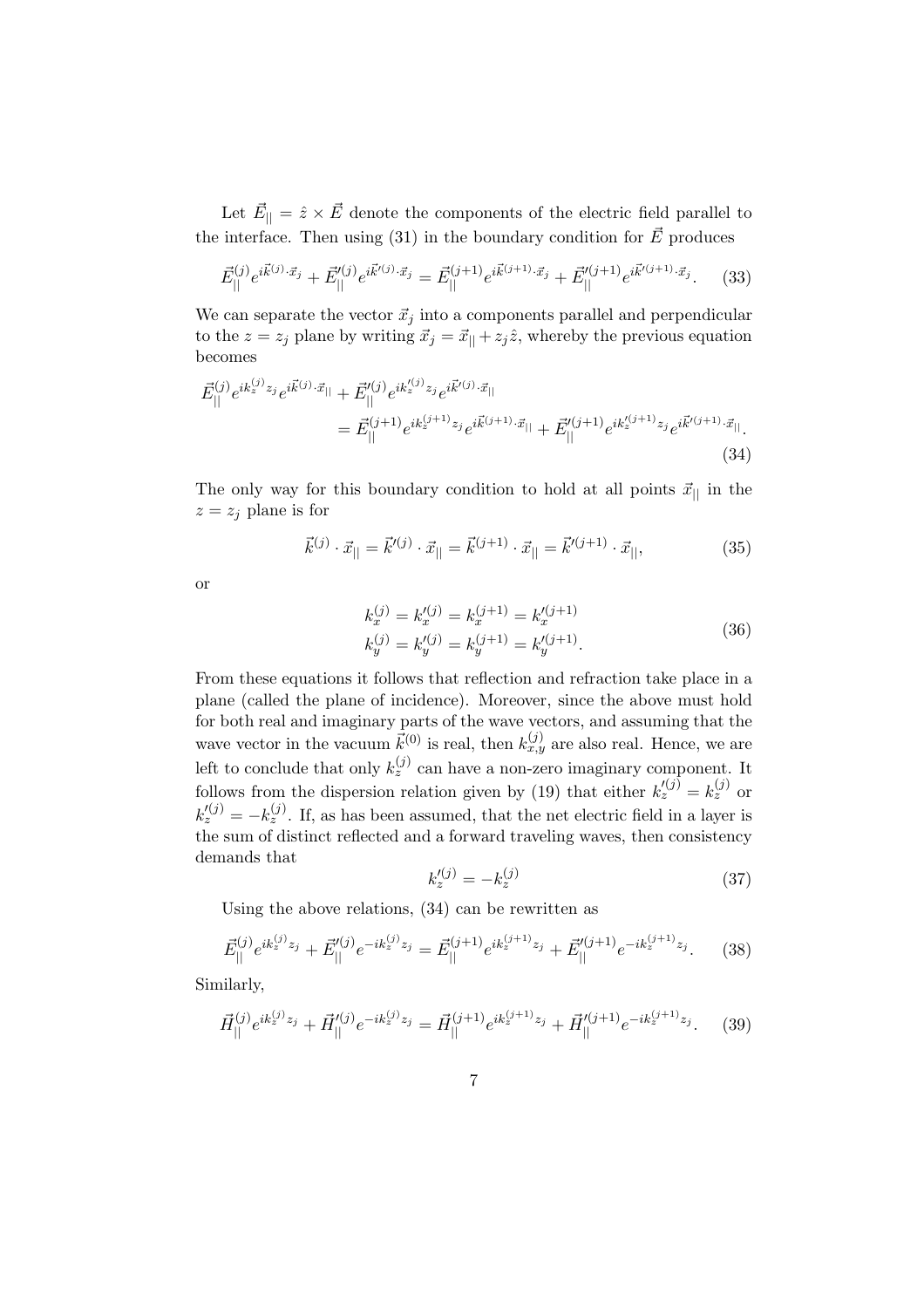### 7 Reflectivity

The reflectivity,  $R$  of a multilayer is defined as the ratio of the flux in the reflected wave to that of the incident wave at the interface between the vacuum  $(j = 0)$  and the first  $(j = 1)$  dielectric slab. This can be computed as ratio of the magnitude of the time-averaged Poynting vector of the reflected wave to that of the incident wave. Since for the vacuum,  $\vec{k}$  is real, it follows trivially from (29) that

$$
\mathcal{R} = \frac{|\vec{E}'|^2}{|\vec{E}|^2} = \frac{|\vec{H}'|^2}{|\vec{H}|^2}.
$$
\n(40)

That latter equality is a result of replacing  $\vec{E}$  by (16), expanding the resulting vector products, and using (18).

From the boundary conditions, we found that the component of the wave vector parallel to the *j*th multilayer interface,  $\vec{k}_{\parallel}^{(j)}$ , is real for an incident plane wave from the vacuum. Since the boundary conditions also imply that this component is the same for all the layers, the superscript  $(j)$  can be dropped and the parallel component written simply as  $k_{\parallel}$ . For simplicity in what follows, the x axis will be chosen to lie in the direction of  $\vec{k}_{||}$ , i.e.,  $\vec{k}_{||} = k_x \hat{x}$ . Then using

$$
\vec{k}^{(j)} = k_x \hat{x} + k_z^{(j)} \hat{z},\tag{41}
$$

equations (15) and (16) can be written in component form as

$$
\omega \mu_j H_x^{(j)} = -k_z^{(j)} E_y^{(j)},\tag{42}
$$

$$
\omega \mu_j H_y^{(j)} = k_x E_z^{(j)} - k_z^{(j)} E_x^{(j)},\tag{43}
$$

$$
\omega \mu_j H_z^{(j)} = k_x E_y^{(j)},\tag{44}
$$

and

$$
\omega \varepsilon^{(j)} E_x^{(j)} = k_z^{(j)} H_y^{(j)}, \tag{45}
$$

$$
\omega \varepsilon^{(j)} E_y^{(j)} = k_x H_z^{(j)} - k_z^{(j)} H_x^{(j)}, \tag{46}
$$

$$
\omega \varepsilon^{(j)} E_z^{(j)} = -k_x H_y^{(j)}.\tag{47}
$$

The electric field  $\vec{E}^{(j)}$  can always be written as a component that lies in the plane of incidence, and one normal to the plane. In the vacuum, if  $\vec{E}^{(0)}$ is perpendicular to the plane of incidence, then  $\vec{H}^{(0)}$  will lie in the plane of incidence, and if  $\vec{E}^{(0)}$  lies in the plane of incidence, then  $\vec{H}^{(0)}$  must be perpendicular to the plane. Thus we can consider two distinct cases: The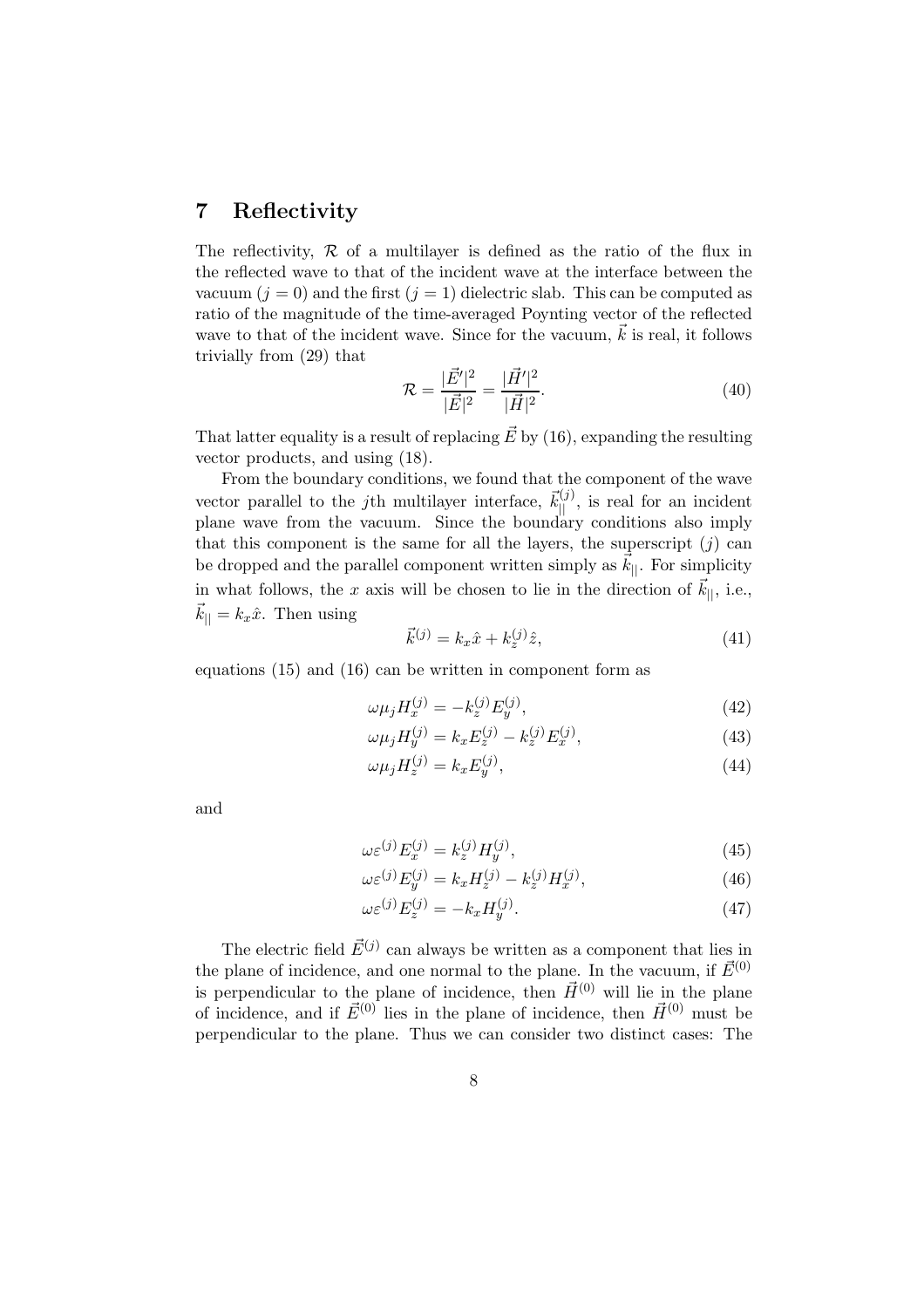first case, known as TE "Transverse Electric", is one where the incident electric field  $\vec{E}^{(0)}$  is perpendicular to the plane of incidence. In the second case, TM or "Transverse Magnetic", the  $\vec{H}^{(0)}$  field normal to the plane of incidence.

#### 7.1 TE Case

For this case, the incident electric field from the vacuum is normal to the plane of incidence. Expressed in terms of components, it can be written as  $\vec{E}^{(j)} = E^{(j)}\hat{y}$ . Then the only non-zero component of the  $\vec{H}^{(j)}$  field that is parallel to the interface is

$$
H_x^{(j)} = -\frac{k_z^{(j)}}{\omega \mu_j} E^{(j)}.
$$
\n(48)

Similarly, the reflected field satisfies

$$
H_x'^{(j)} = \frac{k_z^{(j)}}{\omega \mu_j} E'^{(j)}.
$$
\n(49)

Using the above expressions, it is straightforward to show that the two boundary condition equations (38) and (39) may be written as

$$
E^{(j)}e^{ik_z^{(j)}z_j}(1+a_j^{-1}R_j) = E^{(j+1)}e^{ik_z^{(j+1)}z_j}(1+R_{j+1})
$$
\n(50)

$$
f_j E^{(j)} e^{ik_z^{(j)} z_j} (1 - a_j^{-1} R_j) = f_{j+1} E^{(j+1)} e^{ik_z^{(j+1)} z_j} (1 - R_{j+1}), \qquad (51)
$$

where

$$
f_j = k_z^{(j)} / \mu_j,\tag{52}
$$

$$
a_j = e^{2ik_z^{(j)}d_j},\tag{53}
$$

and

$$
R_j = a_j e^{-2ik_z^{(j)}z_j} \frac{E'^{(j)}}{E^{(j)}}.
$$
\n(54)

Note that in defining  $a_j$ , we have assumed that both  $d_0$  and  $d_{N+1}$  are 0, otherwise  $d_i$  corresponds to the width of the jth layer as defined by (30).

The system of equations given by (50) and 51 may be easily solved for  $R_i$  to yield the Parratt recursion relation

$$
R_j = a_j \frac{F_j + R_{j+1}}{1 + F_j R_{j+1}},\tag{55}
$$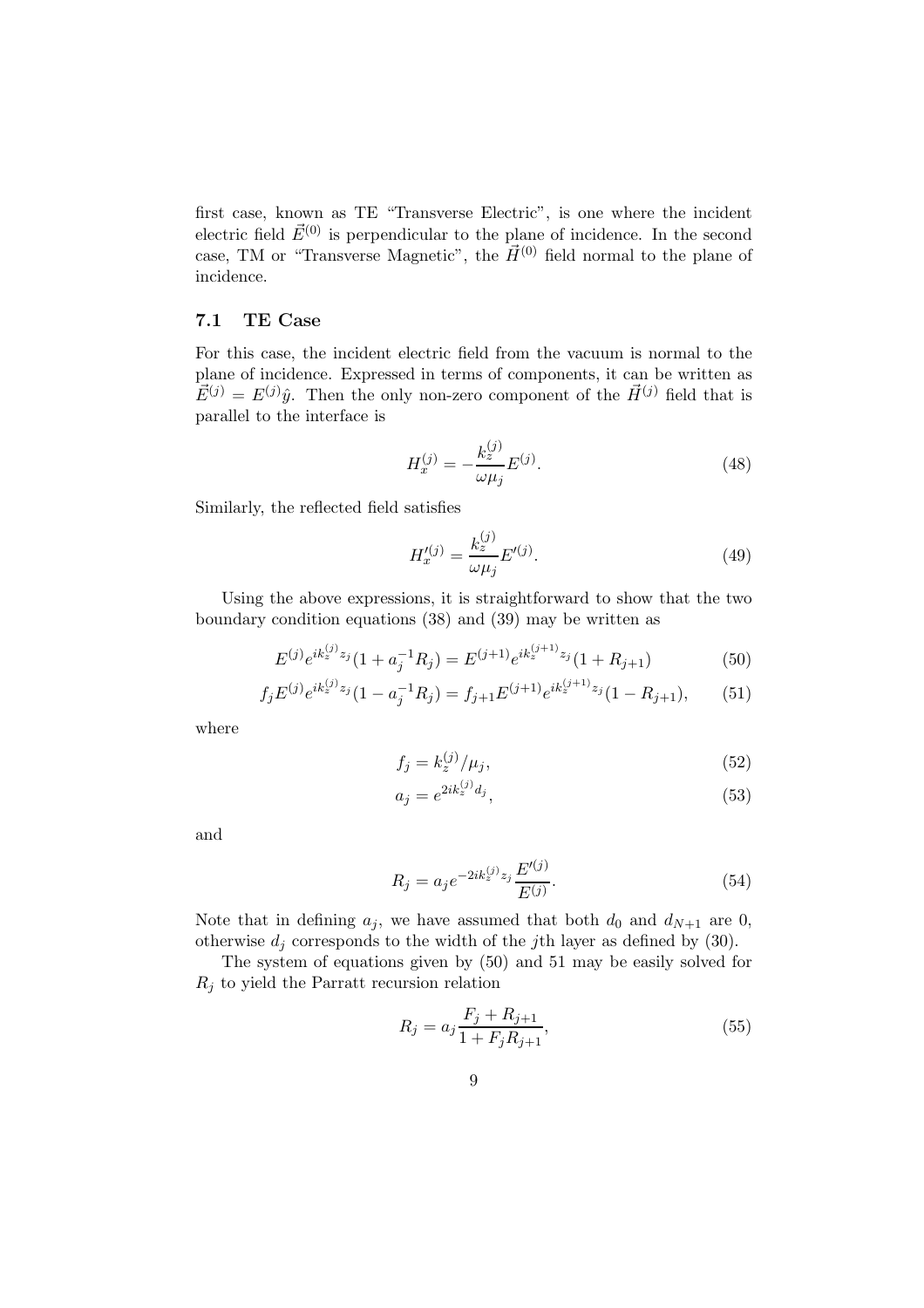where

$$
F_j = \frac{f_j - f_{j+1}}{f_j + f_{j+1}}.\tag{56}
$$

The recurrence relation (55) may be solved for  $R_0$  iteratively by noting that  $R_{N+1} = 0$  in the substrate where there is no reflected field. The quantities  $F_j$  and  $a_j$  may be precomputed since they depend only upon the thicknesses  $d_j$  of the dielectric layers, and  $k_z^{(j)}$ , which may be computed from (20) via

$$
k_z^{(j)} = \sqrt{(\omega/c)^2 n_j^2 - k_x^2}
$$
  
= 
$$
\frac{\omega}{c} \sqrt{n_j^2 - \cos^2 \phi},
$$
 (57)

where  $\phi$  is the graze angle that the incident wave makes with the multilayer surface at  $z_0$ .

Then the reflectivity is given by

$$
\mathcal{R} = |R_0|^2. \tag{58}
$$

#### 7.2 TM Case

In the transverse magnetic case, the incident magnetic field is normal to the plane of incidence and can be written as  $\vec{H}^j = \vec{H}^{(j)}\hat{y}$ . The non-zero electric field component parallel to the interface plane for the forward moving wave is

$$
E_x^j = \frac{k_z^{(j)}}{\omega \varepsilon^{(j)}} H^{(j)},
$$
\n(59)

and

$$
E_x'^j = -\frac{k_z^{(j)}}{\omega \varepsilon^{(j)}} H'^{(j)} \tag{60}
$$

for the reflected field. Using these equations, the boundary conditions given by equations (38) and (39) become

$$
f_j H^{(j)} e^{ik_z^{(j)} z_j} (1 - a_j^{-1} R_j) = f_{j+1} H^{(j+1)} e^{ik_z^{(j+1)} z_j} (1 - R_{j+1}) \tag{61}
$$

$$
H^{(j)}e^{ik_z^{(j)}}(1 + a_j^{-1}R_j) = H^{(j+1)}e^{ik_z^{(j+1)}z_j}(1 + R_{j+1}),\tag{62}
$$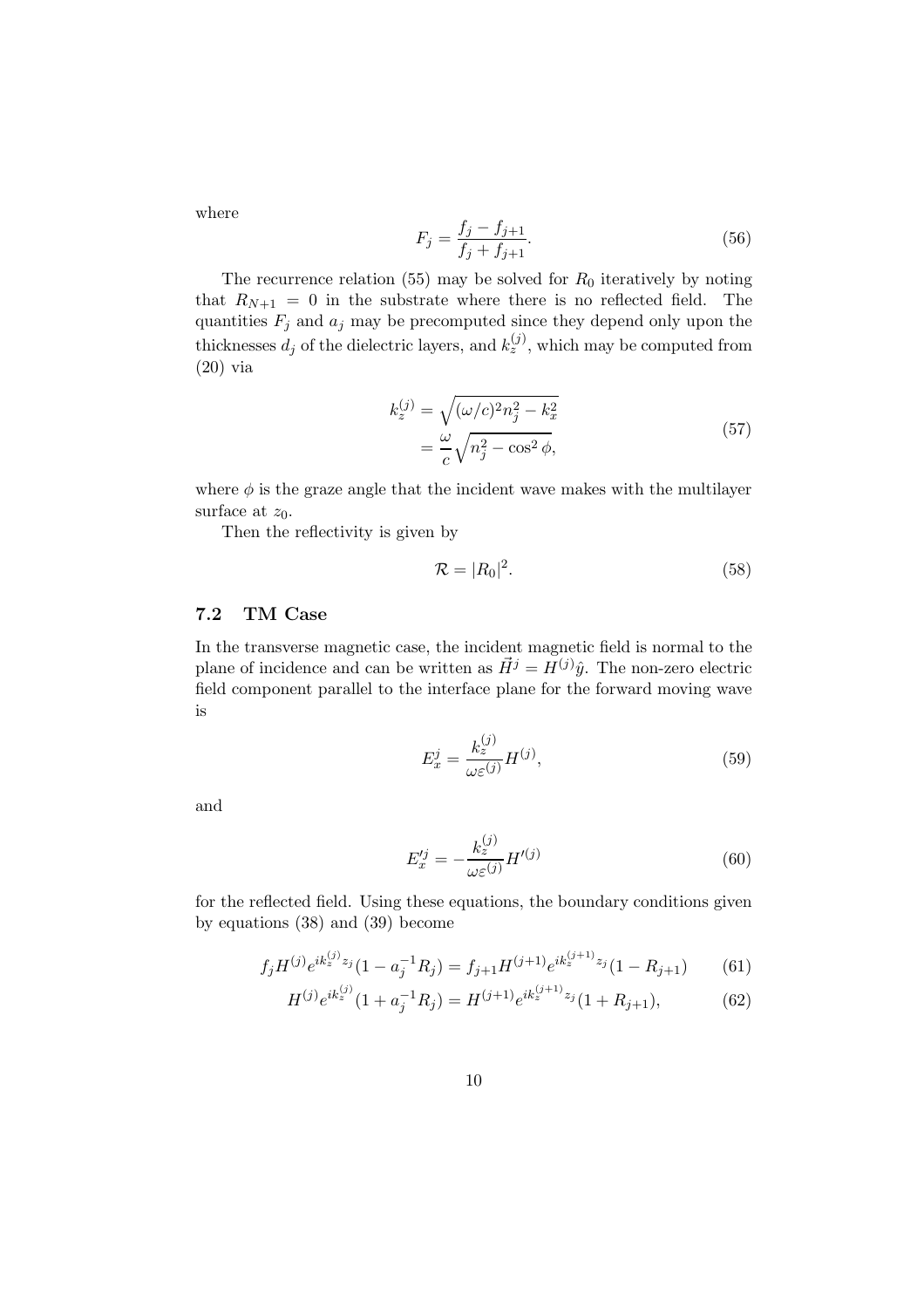where

$$
f_j = k_z^{(j)} / \varepsilon^{(j)} = (\mu_j c^2 / n_j^2) k_z^{(j)},\tag{63}
$$

$$
a_j = e^{2ik_z^{(j)}(z_{j+1} - z_j)} = e^{2ik_z^{(j)}d_j},\tag{64}
$$

and

$$
R_j = a_j e^{-2ik_z^{(j)}z_j} \frac{H'^{(j)}}{H^{(j)}}.
$$
\n(65)

Equations (61) and (62) are formally identical to equations (50) and (51). As such, the recurrence relation given by (55) may be used here for the TM case provided that  $f_j$  is given by (63).

# 8 Transmission Through a Multilayer

The case when the substrate is the vacuum (or air) is also of interest, where it is meaningful to talk about the transmission probability through the multilayer. This probability, or transmittance, is defined to be the fraction of incident flux that passes into the multilayer substrate. For a substrate with a complex wave vector  $k$  we find

$$
\mathcal{T} = \frac{\langle \vec{S}(z_N^+) \rangle \cdot \hat{z}}{\langle \vec{S}(z_0^-) \rangle \cdot \hat{z}} \tag{66}
$$

where  $\vec{S}(z_0^-)$  is the value of the Poynting vector for the forward propagating incident wave at the top of the multilayer, and  $\vec{S}(z_N^+)$  is the refracted wave at the boundary of the substrate. Here the plus and minus superscripts are used to signify the particular sides of the dielectric boundary, with  $z^{\pm} = z \pm \epsilon$ . For clarity, the dependence upon the  $x$  and  $y$  variables has been suppressed.

For the special cases of TE and TM modes, the term involving the cross product of the real and imaginary electric fields in (29) is zero since it is in a direction that is orthogonal to  $\hat{z}$ . Hence we find

$$
\langle \vec{S}(z_0^-) \rangle \cdot \hat{z} = \frac{|\vec{E}(z_0^-)|^2}{2\mu_0 \omega} k_z^{(0)} \tag{67}
$$

at the top of the multilayer (where  $k_z^{(0)}$  is real), and

$$
\langle \vec{S}(z_N^+) \rangle \cdot \hat{z} = \frac{|\vec{E}(z_N^+)|^2}{2\mu_{N+1}\omega} \operatorname{Re} k_z^{(N+1)} \tag{68}
$$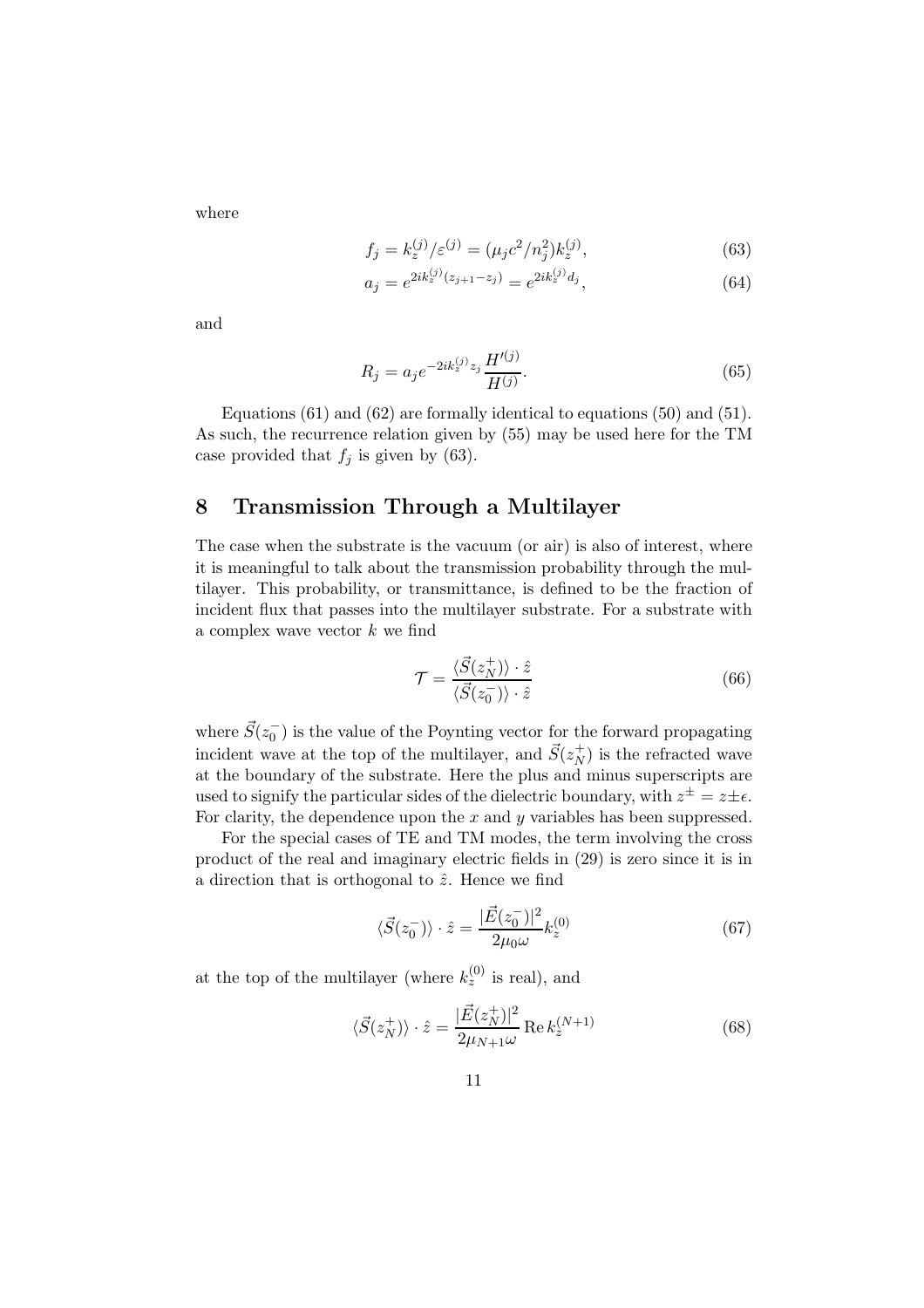just inside the substrate, with the result

$$
\mathcal{T} = (\mu_0/\mu_{N+1}) \operatorname{Re}(k_z^{(N+1)}/k_z^{(0)}) \frac{|\vec{E}(z_N^+)|^2}{|\vec{E}(z_0^-)|^2}.
$$
 (69)

In these expressions,  $\vec{E}(\vec{x})$  represents the complex field amplitude at the position  $\vec{x}$ .

#### 8.1 TE Transmittance

For TE mode, the electric field has no z component and is perpendicular to the plane of incidence. Hence,

$$
\mathcal{T} = |T|^2 \frac{\mu_0 \operatorname{Re} k_z^{(N+1)}}{\mu_{N+1} k_z^{(0)}}
$$
\n(70)

where

$$
T = \frac{E(z_N^+)}{E(z_0^-)}.
$$
\n(71)

The latter equation can be written in the form

$$
T = \frac{E(z_N^+)}{E(z_0^-)}
$$
\n(72)

$$
= \left(\frac{E(z_1^-)}{E(z_0^-)}\right) \left(\frac{E(z_2^-)}{E(z_1^-)}\right) \cdots \left(\frac{E(z_N^-)}{E(z_{N-1}^-)}\right) \left(\frac{E(z_N^+)}{E(z_N^-)}\right) \tag{73}
$$

$$
=T_0T_1\cdots T_{N-1}T_N,\t\t(74)
$$

where

$$
T_j = \frac{E^{(j+1)}}{E^{(j)}} \exp[iz_j(k_z^{(j+1)} - k_z^{(j)}) + ik_z^{(j+1)}d_{j+1}]
$$
 (75)

and (31) was used to write

$$
E(z_j^-) = E^{(j)} e^{ik_z^{(j)} z_j}
$$
\n(76)

for the refracted wave in the jth layer. It is straightforward to show from equations (50) and (55) that

$$
T_j = e^{ik_z^{(j+1)}d_{j+1}} \frac{1+F_j}{1+F_j R_{j+1}}.\tag{77}
$$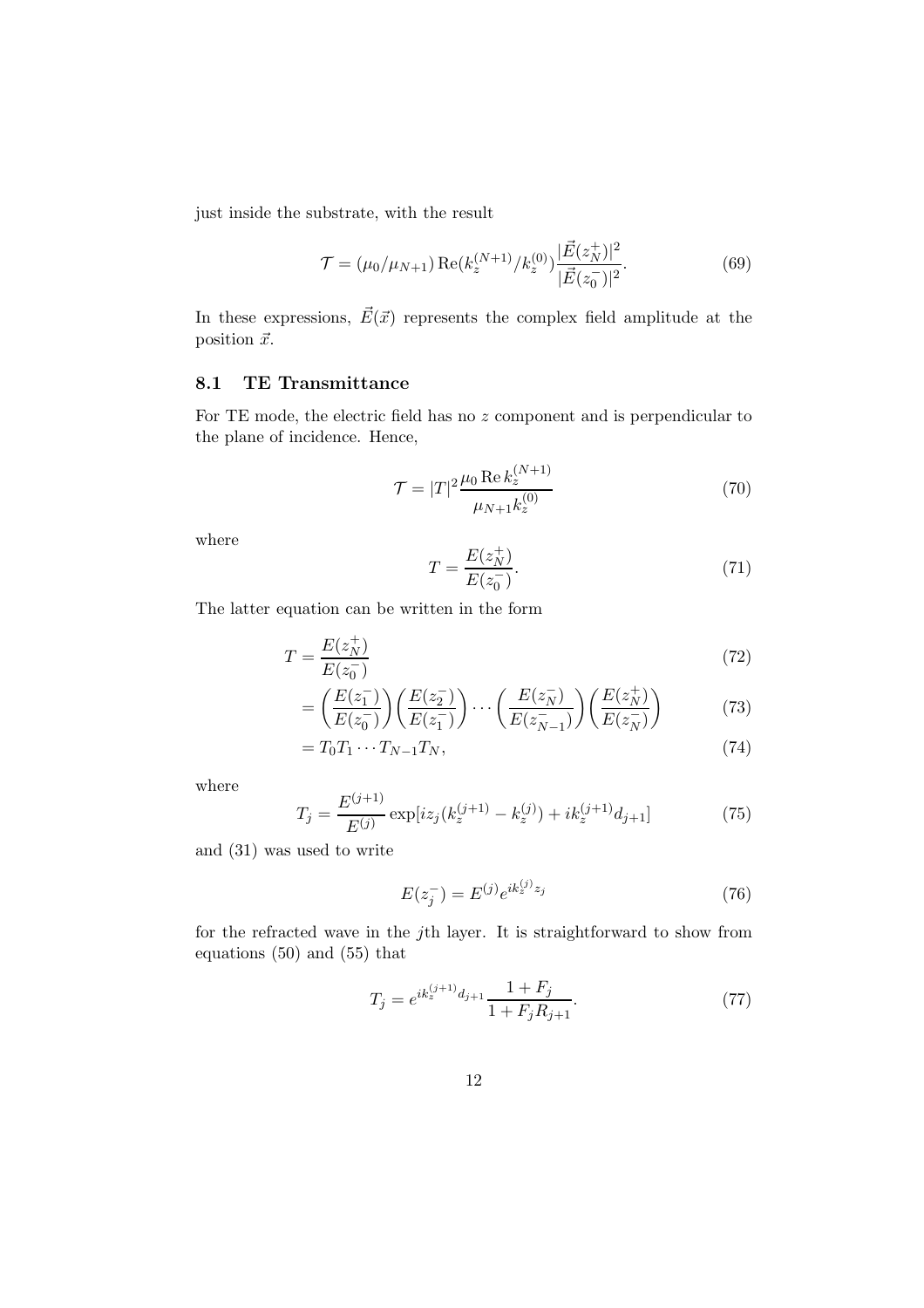#### 8.2 TM Transmittance

In TM mode, the magnetic field is perpendicular to the plane of incidence so that both  $\vec{k} \cdot \vec{H} = 0$  and  $\vec{k}^* \cdot \vec{H}^*$  are zero. Then it is easy to show from  $(16)$  that

$$
|\vec{E}|^2 = \frac{|\vec{k}|^2}{\omega^2 |\varepsilon|^2} |\vec{H}|^2 = \frac{\mu^2 c^4}{\omega^2 |n|^4} |\vec{k}|^2 |H|^2,\tag{78}
$$

where  $c$  is the speed of light in the vacuum. This allows  $(69)$  to be cast into the form

$$
\mathcal{T} = \left(\frac{\mu_{N+1}/\mu_0}{|n_{N+1}|^4}\right) \frac{\text{Re } k_z^{(N+1)}}{k_z^{(0)}} \frac{|\vec{k}^{(N+1)}|^2}{|\vec{k}^{(0)}|^2} |T|^2 \tag{79}
$$

where

$$
T = \frac{H(z_N^+)}{H(z_0^-)}
$$
\n(80)

$$
=T_0T_1\cdots T_N.\tag{81}
$$

By a similar analysis as for the TE case, we find

$$
T_j = \frac{H^{(j+1)}}{H^{(j)}} \exp[iz_j(k_z^{(j+1)} - k_z^{(j)}) + ik_z^{(j+1)}d_{j+1}] \tag{82}
$$

$$
= e^{ik_z^{(j+1)}d_{j+1}} \frac{1+F_j}{1+F_j R_{j+1}},\tag{83}
$$

where  $F_j$  and  $R_j$  are given in section 7.2 for the TM case.

# 9 Examples

In this section, we will consider a couple of examples and compare the results with those in standard textbooks as a consistency check.

#### 9.1 A Single Dielectric Interface

For this example,  $N = 0$  to indicate a single interface between the the vacuum and a bulk substrate. Then (55) is easily solved to yield

$$
R_0 = F_0 = \frac{f_0 - f_1}{f_0 + f_1},\tag{84}
$$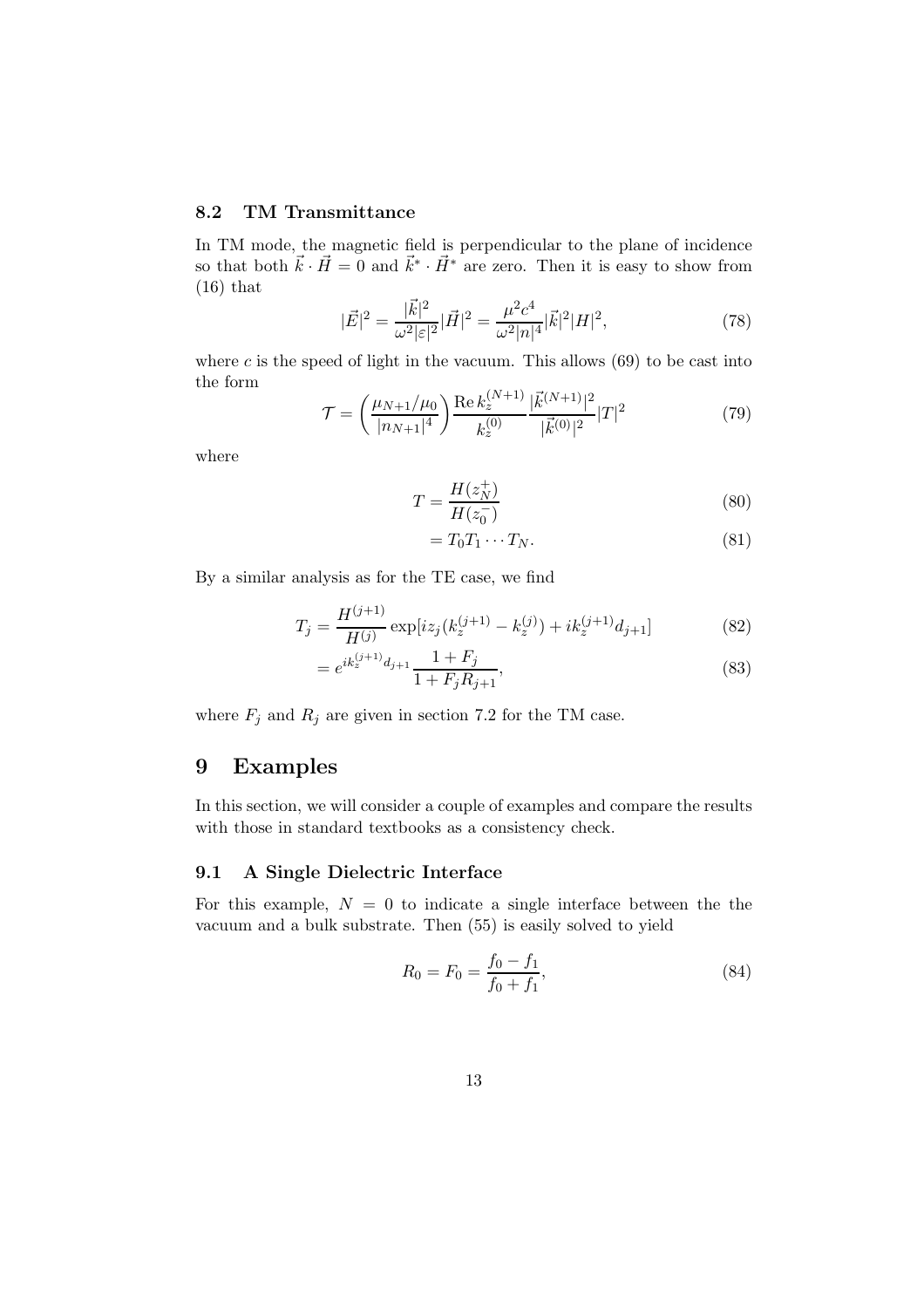which for the specific TE and TM cases, becomes

$$
R_0^{TE} = \frac{\sin\phi - \sqrt{n^2 - \cos^2\phi}}{\sin\phi + \sqrt{n^2 - \cos^2\phi}}
$$
(85)

$$
R_0^{TM} = \frac{n^2 \sin \phi - \sqrt{n^2 - \cos^2 \phi}}{n^2 \sin \phi + \sqrt{n^2 - \cos^2 \phi}},
$$
\n(86)

where n is the (complex) index of refraction of the substrate, and  $\phi$  is the graze angle of the incoming wave with respect to the interface. If a complex refraction angle  $\sin \phi'$  is defined by

$$
\sin \phi' = \sqrt{n^2 - \cos \phi},\tag{87}
$$

we can write

$$
R_0^{TE} = \frac{\sin \phi - \sin \phi'}{\sin \phi + \sin \phi'}
$$
 (88)

$$
R_0^{TM} = \frac{n^2 \sin \phi - \sin \phi'}{n^2 \sin \phi + \sin \phi'}
$$
 (89)

Using (77) to find the transmission coefficient yields

$$
T_0 = 1 + F_0 = 1 + R_0. \tag{90}
$$

Physically, this expression corresponds to the notion that the energy in the transmitted wave is equal to that of incident one plus what is taken away by the reflected component, which is traveling in the opposite z direction.

For TE mode, evaluating  $\mathcal R$  and  $\mathcal T$  is straightforward producing

$$
\mathcal{R}^{TE} = |R_0^{TE}|^2 \tag{91}
$$

$$
= \left| \frac{\mu_1 \sin \phi - \mu_0 n \sin \phi'}{\mu_1 \sin \phi + \mu_0 n \sin \phi'} \right|^2 \tag{92}
$$

and

$$
\mathcal{T}^{TE} = \frac{\mu_0}{\mu_1} \frac{\text{Re } k_z^{(1)}}{k_z^{(0)}} |1 + R_0^{TE}|^2 \tag{93}
$$

$$
= \frac{4\mu_0\mu_1\sin\phi\operatorname{Re}(n\sin\phi')}{|\mu_1\sin\phi + \mu_0n\sin\phi'|^2}.
$$
 (94)

After some simple algebra, it is easy to see that  $\mathcal{R} + \mathcal{T} = 1$  for TE mode.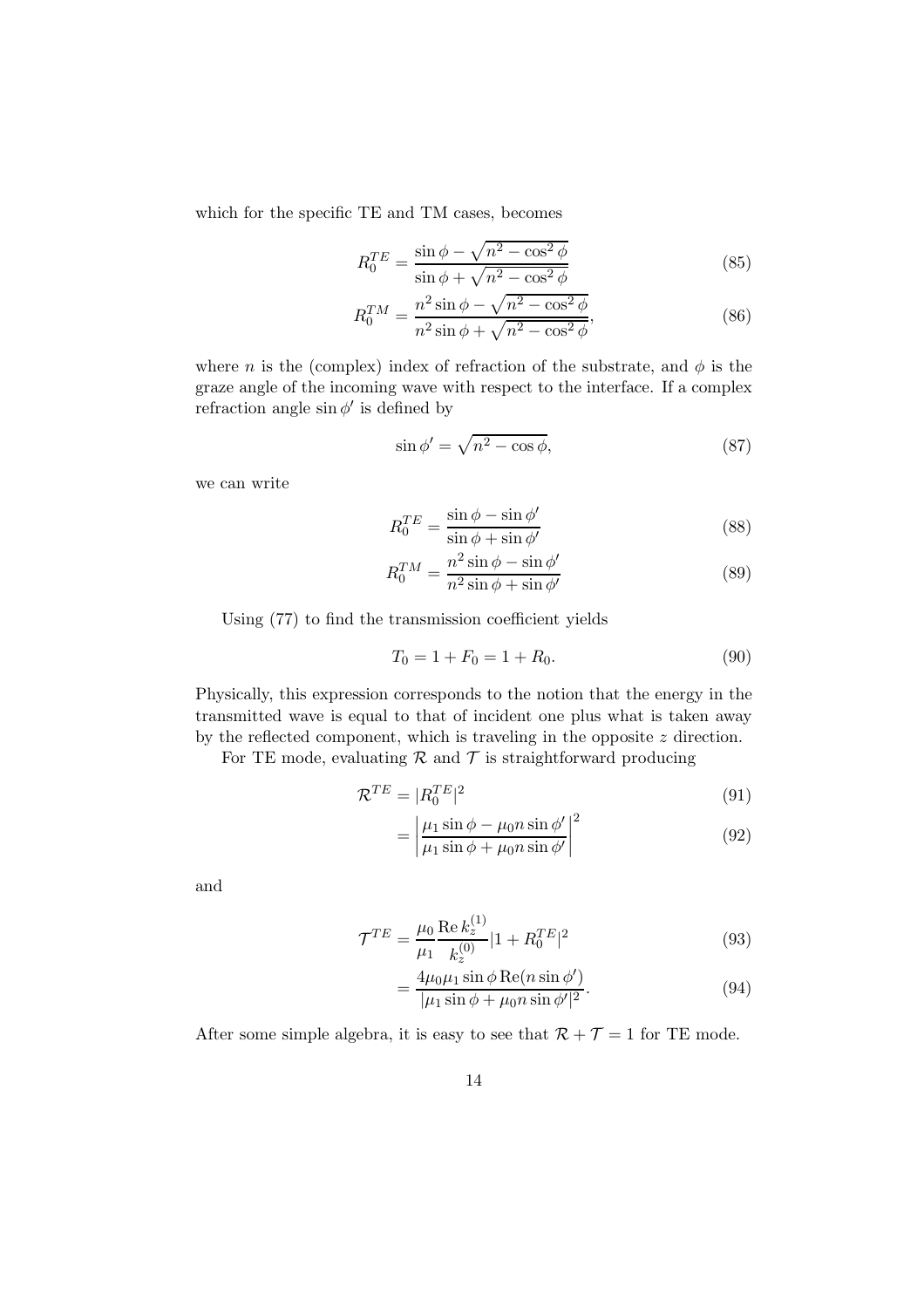For TM mode, we find

$$
\mathcal{R}^{TM} = |R_0^{TM}|^2
$$
  
=  $\left| \frac{\mu_0 \sin \phi - (\mu_1/n) \sin \phi'}{\mu_0 \sin \phi + (\mu_1/n) \sin \phi'} \right|^2$  (96)

and

$$
\mathcal{T}^{TM} = \left(\frac{\mu_1/\mu_0}{|n|^4}\right) \frac{\text{Re } k_z^{(1)}}{k_z^{(0)}} \frac{|\vec{k}^{(1)}|^2}{|\vec{k}^{(0)}|^2} |1 + R_0^{TM}|^2 \tag{97}
$$

$$
= \frac{4\mu_0\mu_1\sin\phi}{|\mu_0\sin\phi + (\mu_1/n)\sin\phi'|^2} \left[ \frac{\text{Re}(n\sin\phi')(\cos^2\phi + |n\sin\phi'|^2)}{|n|^4} \right]. \tag{98}
$$

It is easy to see that when  $n$  is real, the bracketed quantity in the transmittance reduces to  $\text{Re}(\sin \phi'/n)$ . But for the general case of complex n the simplification of this term requires some caution. First proceed by expanding Re $(n \sin \phi')$  and  $|n \sin \phi'|^2$  in terms of their complex conjugates and then simplify. This produces

$$
\[\cdot\] = \frac{(n\sin\phi' + n^*\sin\phi'^*)(\cos^2\phi + nn^*\sin\phi'\sin\phi'^*)}{2|n|^4} \tag{99}
$$

$$
= \frac{n|n|^2\sin\phi'^* + n\sin\phi'(n^2\cos^2\phi' + n^{*2}\sin^2\phi^*)}{2|n|^4},\tag{100}
$$

where (87) has been used to write

$$
\cos^2 \phi = n^2 \cos^2 \phi'.\tag{101}
$$

The important thing to note here is that since  $\cos^2 \phi$  is a real-valued quantity,  $n^2 \cos^2 \phi'$  may be replaced by  $n^{*2} \cos^2 \phi'^*$  in the bracketed expression. After some some simplification we find

$$
\[ \cdot \] = \text{Re}\left(\frac{\sin \phi'}{n}\right),\tag{102}
$$

and finally

$$
\mathcal{T}^{TM} = \frac{4\mu_0 \sin \phi \operatorname{Re}[(\mu_1/n)\sin \phi']}{|\mu_0 \sin \phi + (\mu_1/n)\sin \phi'|^2}.
$$
\n(103)